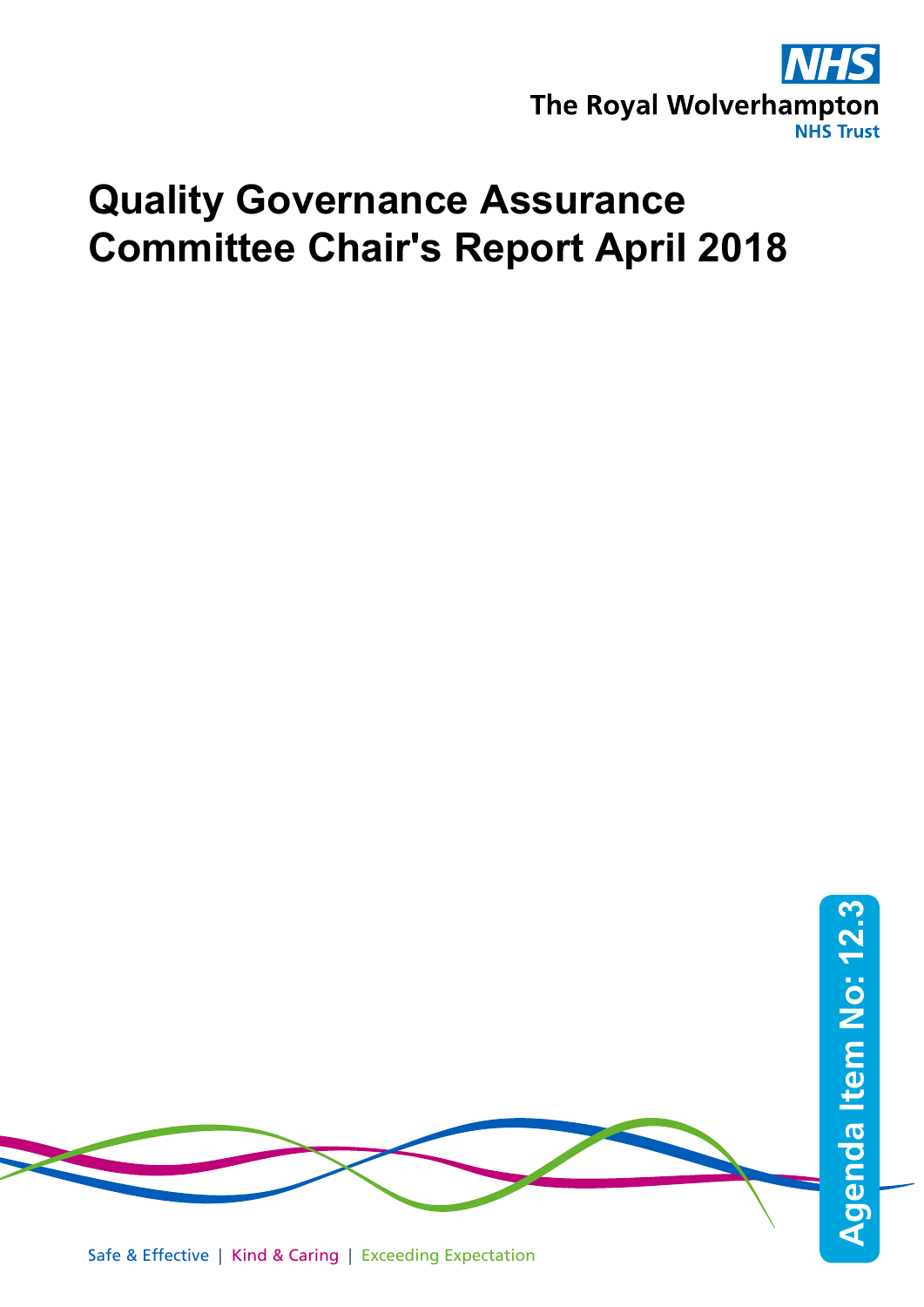## **CHAIRMAN'S SUMMARY REPORT**

*This summary sheet is for completion by the Chair of any committee/group to accompany the minutes required by a trust level committee.* 

| <b>Name of Committee/Group:</b>                                                                                                                                             | Quality Governance Assurance Committee                                                                                                                                                                                                                                                                                                                                                                                                                                                                                                                                                                                                                                                                                                                                                                                                                                                                                                                                                                                                                                                                                                                                                                                                                                                                                                                 |
|-----------------------------------------------------------------------------------------------------------------------------------------------------------------------------|--------------------------------------------------------------------------------------------------------------------------------------------------------------------------------------------------------------------------------------------------------------------------------------------------------------------------------------------------------------------------------------------------------------------------------------------------------------------------------------------------------------------------------------------------------------------------------------------------------------------------------------------------------------------------------------------------------------------------------------------------------------------------------------------------------------------------------------------------------------------------------------------------------------------------------------------------------------------------------------------------------------------------------------------------------------------------------------------------------------------------------------------------------------------------------------------------------------------------------------------------------------------------------------------------------------------------------------------------------|
| <b>Report From:</b>                                                                                                                                                         | Rosi Edwards - Chairperson                                                                                                                                                                                                                                                                                                                                                                                                                                                                                                                                                                                                                                                                                                                                                                                                                                                                                                                                                                                                                                                                                                                                                                                                                                                                                                                             |
| Date:                                                                                                                                                                       | April 2018                                                                                                                                                                                                                                                                                                                                                                                                                                                                                                                                                                                                                                                                                                                                                                                                                                                                                                                                                                                                                                                                                                                                                                                                                                                                                                                                             |
| <b>Action Required by receiving</b><br>committee/group:                                                                                                                     | $\sqrt{\frac{1}{1}}$ For Information<br>□ Decision<br>□ Other                                                                                                                                                                                                                                                                                                                                                                                                                                                                                                                                                                                                                                                                                                                                                                                                                                                                                                                                                                                                                                                                                                                                                                                                                                                                                          |
|                                                                                                                                                                             |                                                                                                                                                                                                                                                                                                                                                                                                                                                                                                                                                                                                                                                                                                                                                                                                                                                                                                                                                                                                                                                                                                                                                                                                                                                                                                                                                        |
| <b>Aims of Committee:</b><br>Bullet point aims of the reporting<br>committee (from Terms of<br>Reference)                                                                   | To review and oversee the management of risk across the Trust.                                                                                                                                                                                                                                                                                                                                                                                                                                                                                                                                                                                                                                                                                                                                                                                                                                                                                                                                                                                                                                                                                                                                                                                                                                                                                         |
| <b>Drivers:</b><br>Are there any links with Care Quality<br>Commission/Health &<br>Safety/NHSLA/Trust Policy/Patient<br>Experience etc.                                     | To receive reports, reviewing and ensuring compliance with national,<br>regional and local standards to ensure high quality service provision<br>and to ensure compliance with regulatory authorities.                                                                                                                                                                                                                                                                                                                                                                                                                                                                                                                                                                                                                                                                                                                                                                                                                                                                                                                                                                                                                                                                                                                                                 |
|                                                                                                                                                                             |                                                                                                                                                                                                                                                                                                                                                                                                                                                                                                                                                                                                                                                                                                                                                                                                                                                                                                                                                                                                                                                                                                                                                                                                                                                                                                                                                        |
| <b>Main Discussion/Action Points:</b><br>Bullet point the main areas of<br>discussion<br>held<br>the<br>at<br>committee/group<br>meeting<br>which<br>need to be highlighted | <b>Advise</b><br>Issue: new structure for groups reporting to QGAC - Reports and<br>minutes from the first cycle of the new meetings which are intended to<br>replace PSIG and QSAG have been received. The minutes show<br>issues referred from Compliance Oversight Group to Quality and<br>Safety Intelligence Group, and the ensuing discussion of these issues<br>at QSIG. Evaluation by QSIG was:<br>- information pack helpful - due credit was given to the author<br>- Divisional exception reports - very helpful in giving an overview.<br>QGAC discussed the way reports from COG and QSIG would be<br>presented to QGAC in future, and how the effectiveness of the new<br>groups would be evaluated. It was agreed that the key issue was the<br>ability of QGAC to gain assurance from the reports and minutes of the<br>groups, and the effectiveness of the groups in identifying issues of<br>concern and demonstrating effective action. QSIG members<br>commented on the much more focused discussions at the first<br>meeting, and QGAC observed in the minutes a greater level of<br>analysis and reflection than in PSIG.<br>QSIG and COG papers will be available to QGAC on Boardpad.<br>QGAC expected that issues requiring a detailed discussion at QGAC<br>would be identified and put forward by QSIG; or that QGAC would |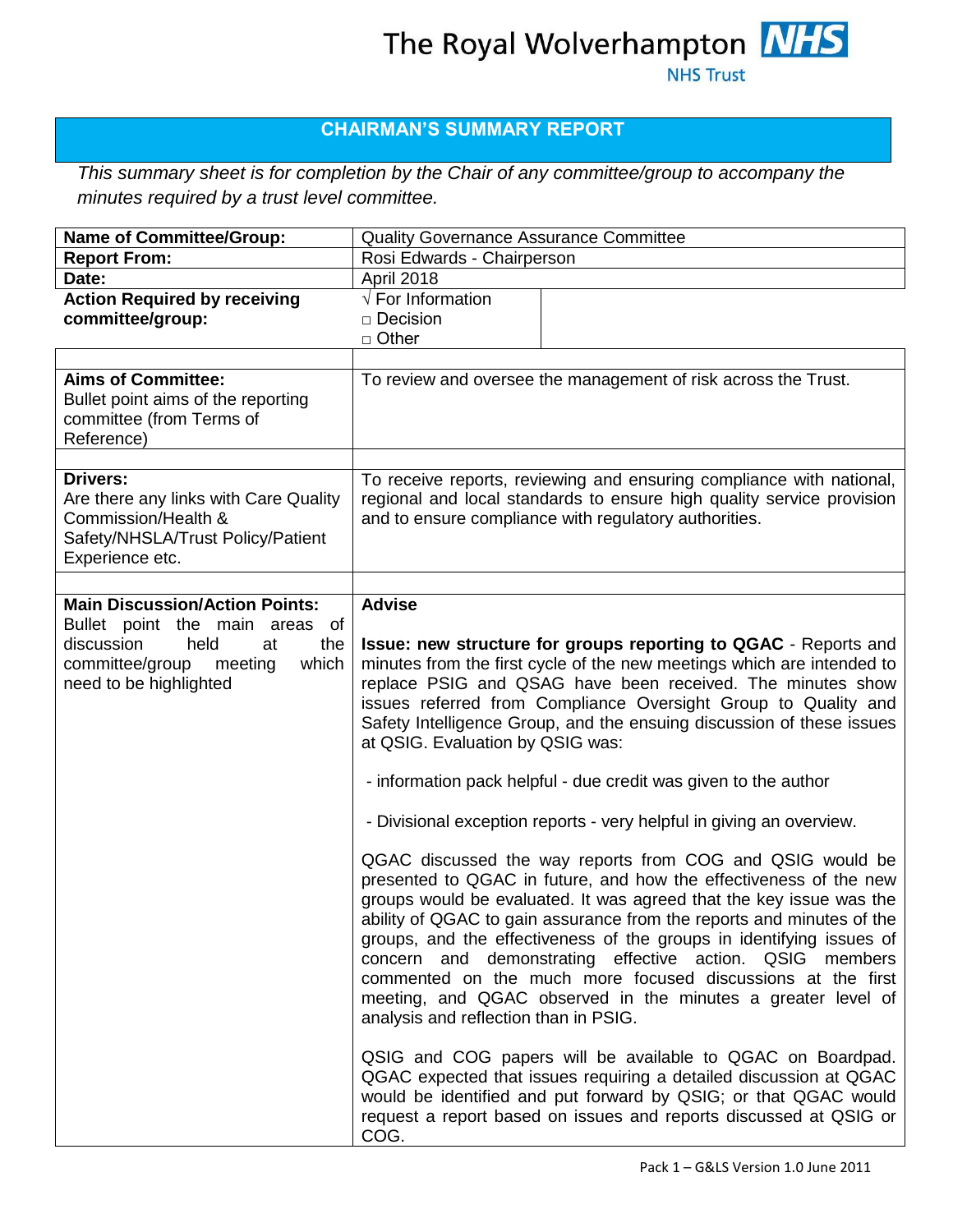The Royal Wolverhampton **NHS NHS Trust** 

QGAC will review the effectiveness of the new system at its July meeting. It will also carry out a self-assessment of its own effectiveness using a questionnaire based on the one used by F&P, which was adapted from the one used by Audit.

#### **Assurance**

### **Issue: divisional reports to QSIG**

Division 1 provided assurance around late observations, internal Quality Review Visits and review of risk registers.

Division 1 described actions following 3 incidents regarding wound packings not being removed, which QSIG considered gave assurance.

### **Issue: Falls Prevention Group (Bi-Annual) Report**

Good feedback on the falls collaborative work was reported to COG. There has been a reduction in falls across the Trust overall. All areas are to provide assurance on actions to mitigate against falls between 05:00 – 08:00 hours, 13:00 – 14:00 hours, 21:00 – 22:00 hours. Action is also required to address poor compliance of completion of medical assessment documentation, which may be helped with the use of the new AMU admissions proforma.

### **Issue: Clinical Product Evaluation Group**

The Lead Nurse provided good assurance to COG around the evaluation of new products introduced to the Trust, and included a summary of the recurrent savings which have been made concurrently (£21K annually).

### **Partial assurance**

**Issue: National Safety Standards for Invasive Procedures (NatSSIPs) Audits** - QSIG received presentations on these from ophthalmology, ED, cardiology, haematology and oncology. It was noted that some directorates had undertaken a lot of work on developing local guidance and subsequent audits. It was agreed that oncology would return in 3 months' time with re-audit results.

**Issue: Divisional Reports to QSIG** - Divisions 1 and 2 continue to monitor open actions on SUIs with Directorates

**Issue: IQ&P Report - Cancer waiting times - Cancer Recovery Plan:** RWT has weekly teleconference calls with NHSI/NHSE/CCG and the cancer alliance to review performance. The Trust will enhance its assurance proves to the CCG and external bodies with regard to any harm for patients who wait over 104days. .The Trust has also invited the Intensive support team in to aid in the review of cancer site pathways. No adverse comments or suggestions for improvement had been made.